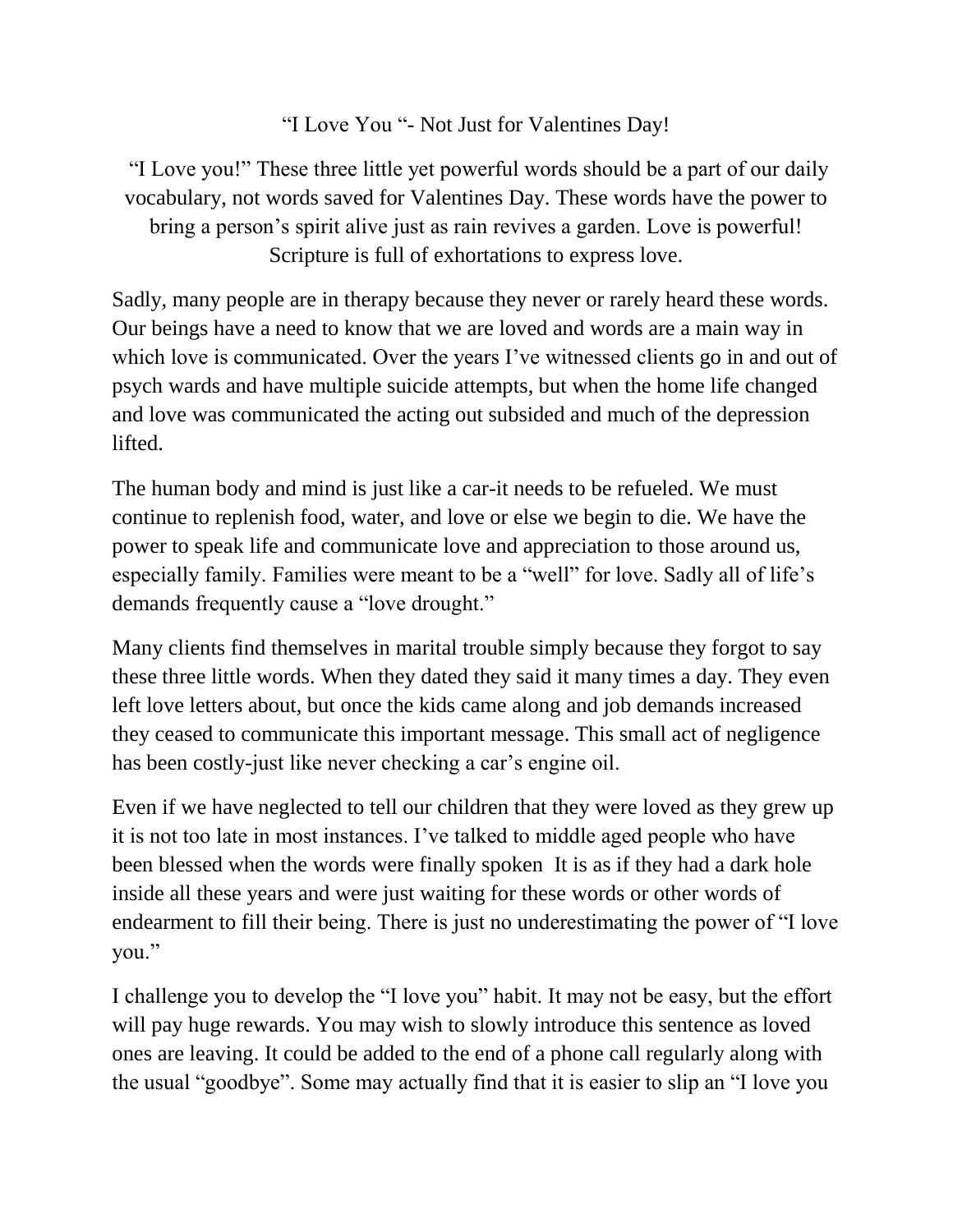into a letter." Regardless of how you say "I love you", it gets easier with practice. You may even hear your loved one say it back.

Unfortunately many will not take the "I love you risk." They will put off saying it until their loved one is on their death bed. Some people will live with a life of regret because they never did say these words. There will always be the lingering – I wish I had told them.

Fortunately for a friend of mine whose brother was killed in a car accident he does not have to wish. He was taught at a young age to always end each contact with I love you. What peace to know that the last words you've spoken to a loved one are "I love you."

After the events of last weekend I can't think of a more fitting way to express the importance of these words and the gift of special blessing than to share a few lyrics from an amazing song sung by the beloved Whitney Houston: A Z Lyrics.com

"I Will Always Love You"

I hope

life treats you kind

And I hope

you have all you've dreamed of

And I wish you joy

and happiness

But above all this

I wish you love

And  $I_{\cdots}$ 

Will always love you

I...